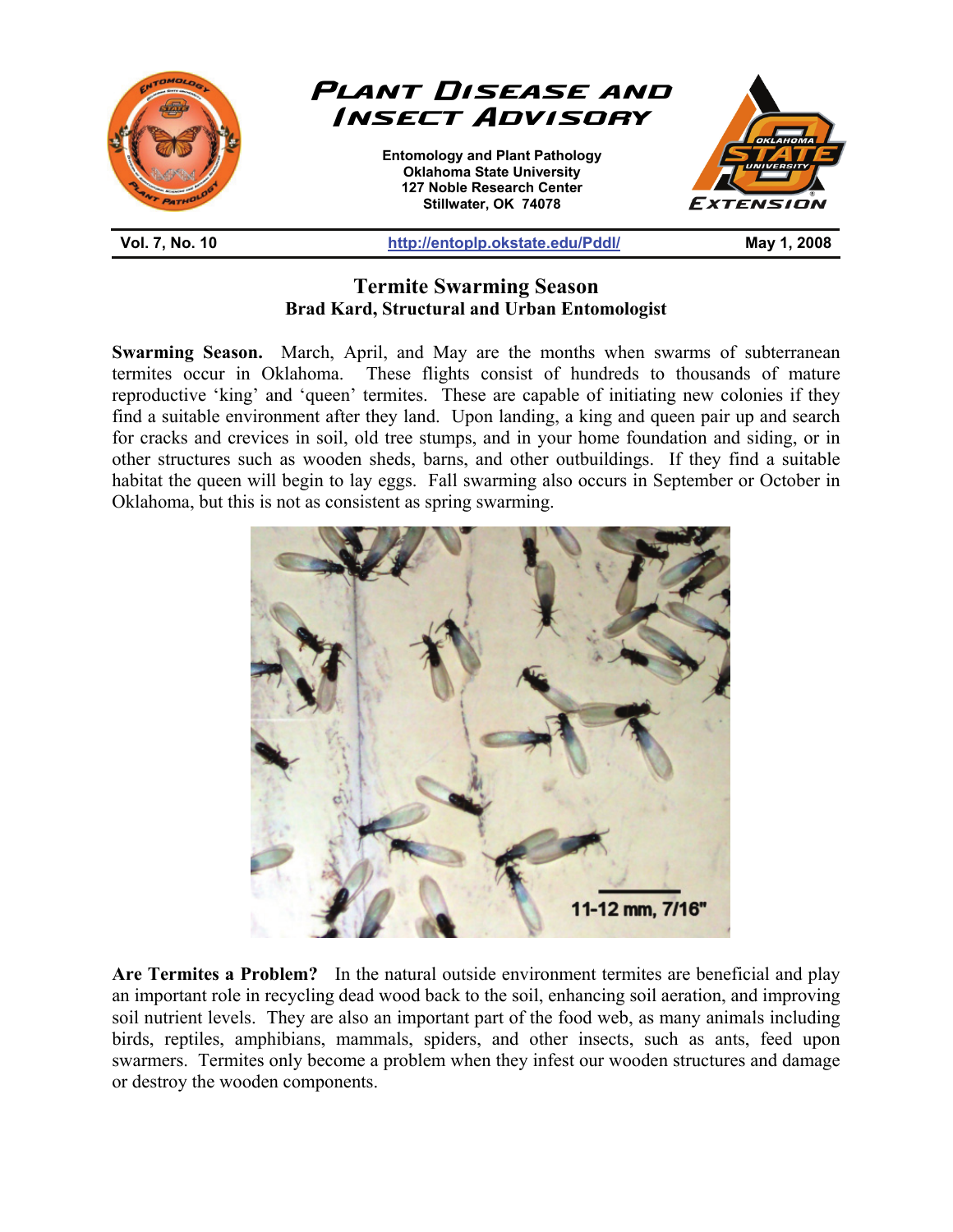**Does Your Home Have Termites?** If you find termites flying around the outside of your home, this is normal as termites live in the soil throughout Oklahoma. However, swarming does indicate that substantial numbers of termites are in your yard and planter beds. This does not mean that your home is infested, although the presence of swarmers indicates that your home has a risk of becoming infested. If you find swarmers inside your home, then it is almost certain that you have an infestation (unless you left a window or door open and they flew in from the outside). Termites shed their wings after landing and then search for new hiding places. You may find hundreds of wings around window sills, door frames, or on table tops, without seeing the swarmers that have hidden themselves away.

**Inspecting for Termites and Termite Damage.** Termites require high humidity conditions for survival, so they construct mud tubes over concrete foundations and brick walls or wood siding as they forage for wood to eat. The mud tubes maintain humidity for foragers and protect them from predators. As termites forage and build mud tubes, they fill small spaces around window sills, door frames, baseboards, and other structural cracks and crevices with mud. They can also forage through small cracks in a concrete floor or foundation. If wood is severely damaged, a small knife blade or screwdriver tip can easily be inserted directly through the wood surface and into the hollowed-out wood beneath. A small twist can reveal mud and termites immediately beneath the wood surface. The most likely place to find termite damage is in high humidity areas such as under kitchen or bathroom sinks, bath traps, or anywhere that water pipes are in the walls, although they have been found throughout a structure.

**Differences Between Termites and Ants.** Swarming termites and flying ants are both dark

brown-to-black in color, so you must look at other body features to separate these two types of insects. The three easiest features to use are the thickness of the waistline where the thorax attaches to the abdomen, the shape of the antenna, and the relative size of the two pair of wings. Ants have a noticeably constricted waist that connects the much wider abdomen and thorax. The waistline of a termite is not constricted and is the same width as the thorax and abdomen it connects. Ant antenna consist of smooth, long straight segments that angle sharply like a bent elbow about halfway up their length. Termites have straight, bead-like antenna like a small string of pearls and they do not elbow. The front pair of ant wings are obviously larger and longer than their short and relatively narrow back wings. Both the front and back pair of slender termite wings are the same size and shape, and extend well beyond the rear tip of their abdomen.



**Managing Termites and the Benefits of working with a Pest Control Company**. The first rule of termite management is sanitation. A homeowner should conduct a thorough external and internal inspection of their home, and if mud tubes are found they should be scraped off walls and siding. All pieces of wood and wood debris in the planter bed, dead shrubs, and any paper or cardboard that may be on the ground near the home should be removed. Wood-chip mulch placed against exterior walls can also harbor termites, and should be raked back six inches away from exterior walls. Firewood should not be placed against a house, and should be kept off the